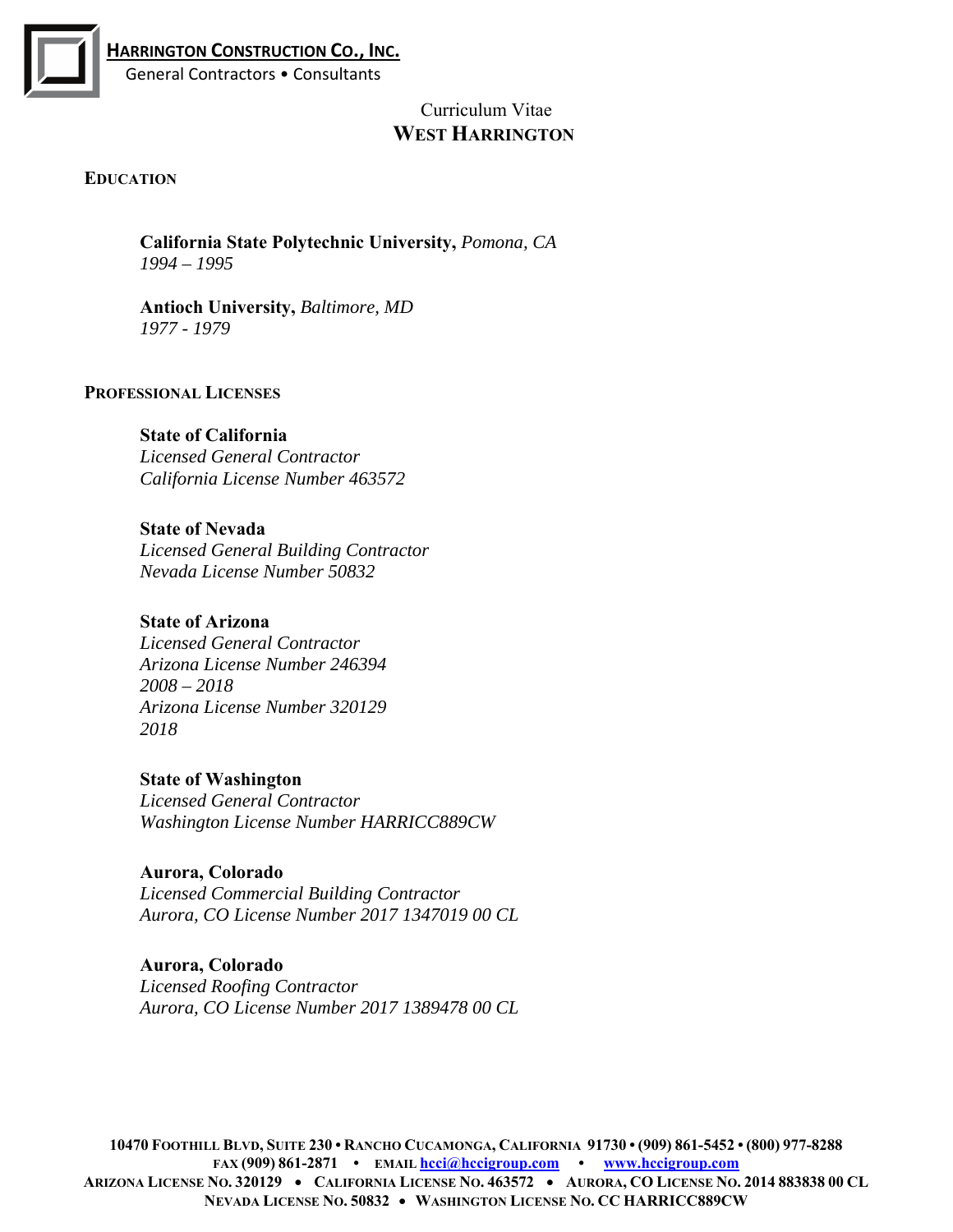

#### **PROFESSIONAL AFFILIATIONS**

# **American Society for Testing and Materials (ASTM)**

*Committee Member:* 

*D08 Roofing and Waterproofing* 

*E06 Performance of Buildings* 

*E34 Occupational Health and Safety* 

**National Roofing Contractors Association (NRCA)**  *Industry Member* 

**Construction Specifications Institute (C.S.I.)**  *Industry Member* 

**United Brotherhood of Carpenters and Joiners of America**  *Journeyman Carpenter (Inactive Status)* 

#### **International Code Council**

*F-14 National Standard Roofing Contractor* 

#### **EXPERIENCE**

#### **1985-PRESENT**

#### **HARRINGTON CONSTRUCTION CO., INC.,** *Rancho Cucamonga, CA*

President of general contracting business, which specializes in public works, commercial building and insurance reconstruction/completion projects. Oversee and direct all daily business operations, including estimating and accounting functions. Supervise and direct superintendents in the field. Completion contractor or construction manager for defaulted construction projects on numerous projects.

Forensic construction consultant to insurance companies, attorneys, architects, public and private owners in construction defects litigation and personal injury cases. Provide expert services including cost-to-repair estimates and analysis and testimony regarding the standard of care for general contractors, subcontractor trades and property owners.

Project experience includes single-family homes, apartments, condominiums, commercial and public works projects.

**10470 FOOTHILL BLVD, SUITE 230 • RANCHO CUCAMONGA, CALIFORNIA 91730 • (909) 861-5452 • (800) 977-8288 FAX (909) 861-2871 • EMAIL hcci@hccigroup.com • www.hccigroup.com**

**ARIZONA LICENSE NO. 320129 CALIFORNIA LICENSE NO. 463572 AURORA, CO LICENSE NO. 2014 883838 00 CL NEVADA LICENSE NO. 50832 WASHINGTON LICENSE NO. CC HARRICC889CW**